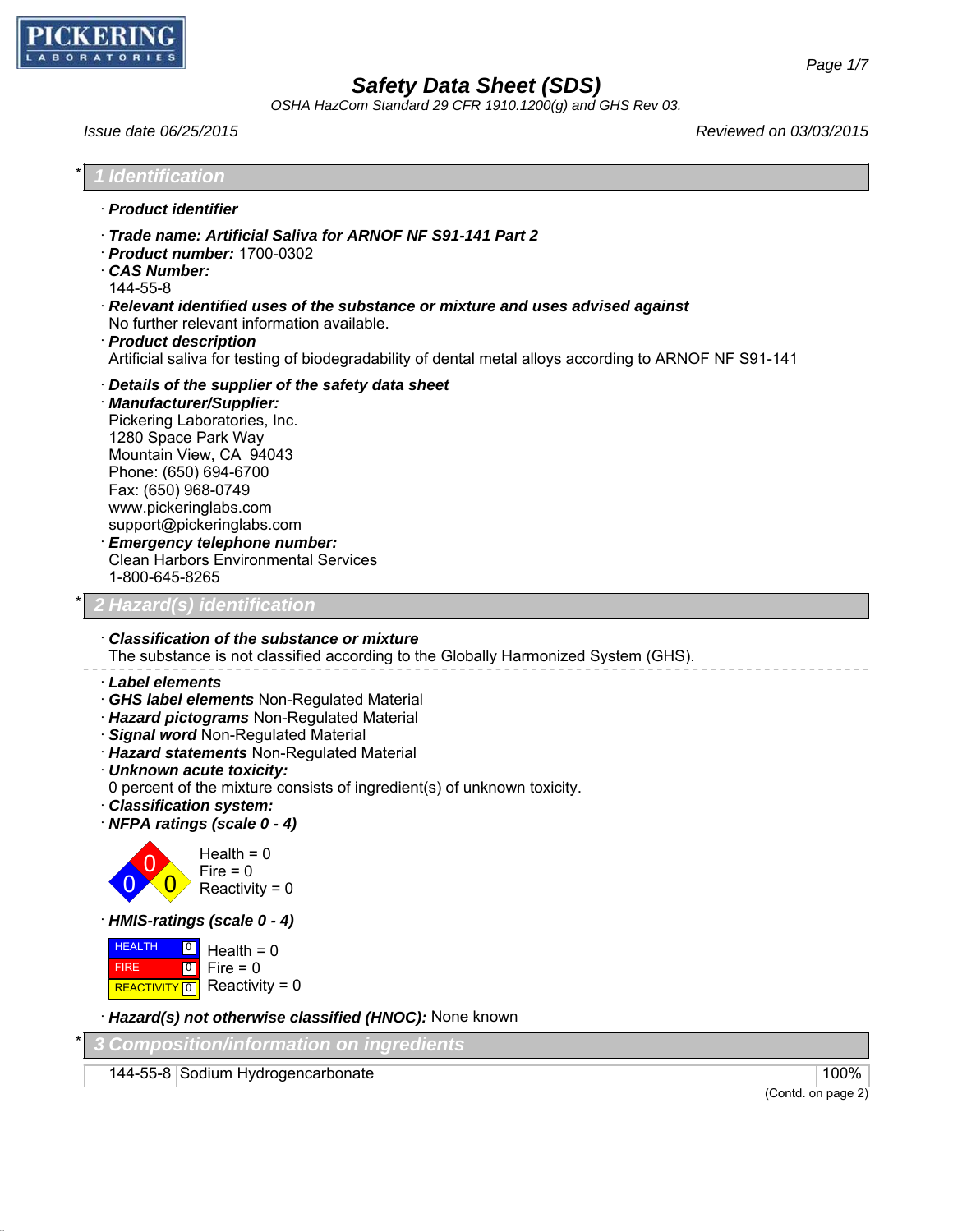

*OSHA HazCom Standard 29 CFR 1910.1200(g) and GHS Rev 03.*

*Issue date 06/25/2015 Reviewed on 03/03/2015*

*Trade name: Artificial Saliva for ARNOF NF S91-141 Part 2*

- · *Chemical characterization: Substance*
- · *CAS No. Description*
- 144-55-8
- · *Description:* Mixture of substances listed below with nonhazardous additions.

## \* *4 First-aid measures*

- · *Description of first aid measures*
- · *After inhalation:* Remove affected person to fresh air. Seek medical attention if symptoms persist.
- · *After skin contact:* Immediately wash with water and soap and rinse thoroughly.
- · *After eye contact:*
- Hold eyelids apart and flush eyes with plenty of water for at least 15 minutes. Get medical attention.
- · *After swallowing:*
- If conscious, rinse mouth with water ensuring that the rinse is not swallowed. Seek medical assistance.
- · *Information for doctor:*
- · *Most important symptoms and effects, both acute and delayed:* No further relevant information available.
- · *Indication of any immediate medical attention and special treatment needed*
- No further relevant information available.

### \* *5 Fire-fighting measures*

- · *Extinguishing media*
- · *Suitable extinguishing agents:*
- CO₂, extinguishing powder or water spray. Fight larger fires with water spray or alcohol resistant foam.
- · *Special hazards arising from the substance or mixture* No further relevant information available.
- · *Advice for firefighters*
- · *Protective equipment:*

As in any fire, wear self-contained breathing apparatus pressure-demand (NIOSH approved or equivalent), and full protective gear to prevent contact with skin and eyes.

\* *6 Accidental release measures*

#### · *Personal precautions, protective equipment and emergency procedures*

Wear protective equipment. Keep unprotected persons away. Avoid formation of dust.

Avoid breathing dust.

- · *Environmental precautions:* No special measures required.
- · *Methods and material for containment and cleaning up:*
- Ensure adequate ventilation.

Use the appropriate tools to collect the material and dispose of it in an approved waste disposal container. Dispose contaminated material as waste according to section 13.

· *Reference to other sections*

See Section 7 for information on safe handling.

See Section 8 for information on personal protection equipment.

See Section 13 for disposal information.

## \* *7 Handling and storage*

- · *Handling:*
- · *Precautions for safe handling*
- Avoid contact with skin, eyes and clothing
- Avoid breathing dust.

Use personal protection equipment as outlined in section 8.

· *Information about protection against explosions and fires:* No special measures required.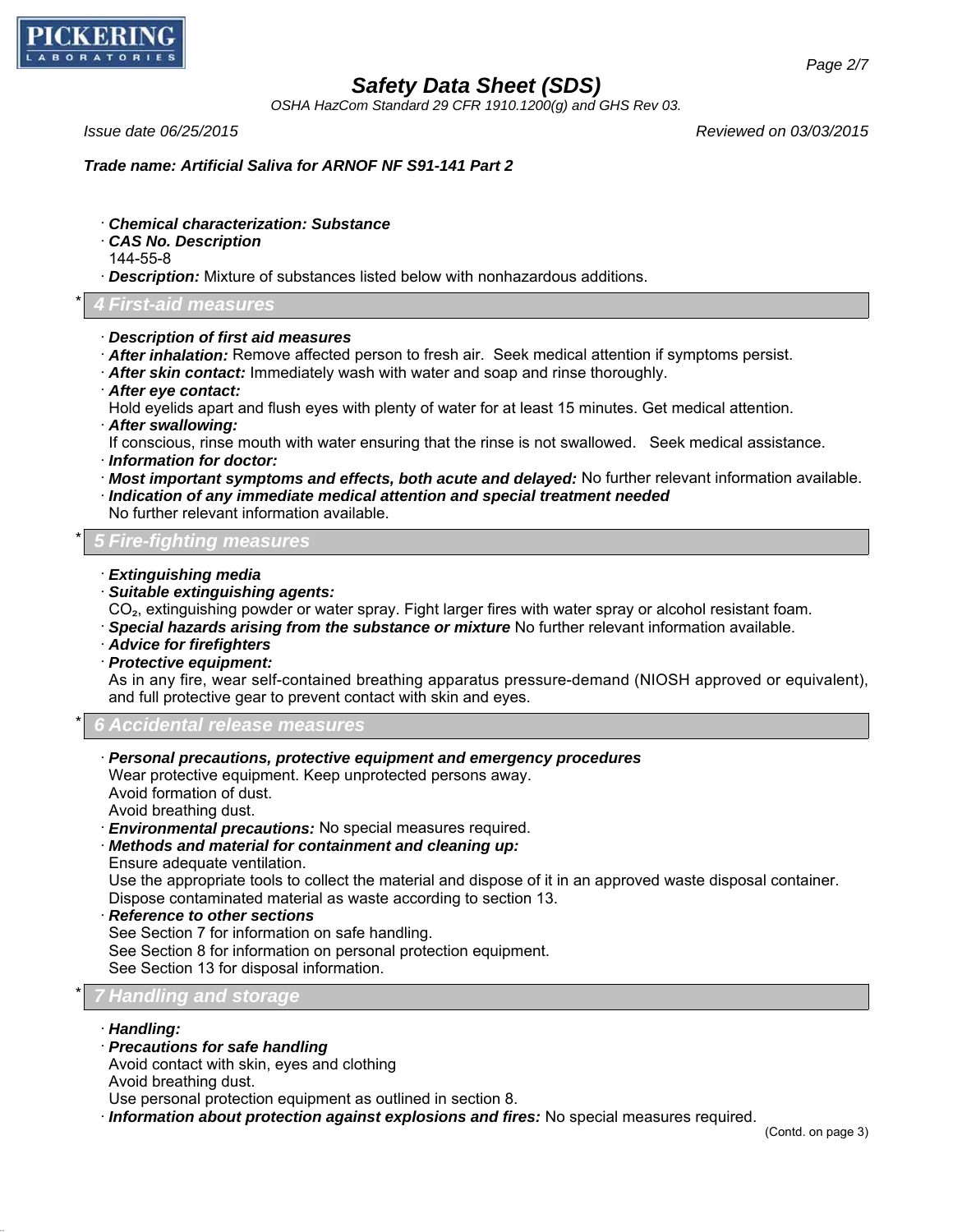

*OSHA HazCom Standard 29 CFR 1910.1200(g) and GHS Rev 03.*

*Issue date 06/25/2015 Reviewed on 03/03/2015*

*Page 3/7*

*Trade name: Artificial Saliva for ARNOF NF S91-141 Part 2*

- · *Conditions for safe storage, including any incompatibilities*
- · *Storage:*
- · *Requirements to be met by storerooms and receptacles:* Store under refrigeration
- · *Information about storage in one common storage facility:* Not required.
- · *Further information about storage conditions:* Keep receptacle tightly sealed.
- · *Specific end use(s)* No further relevant information available.

\* *8 Exposure controls/personal protection*

- · *Additional information about design of technical systems:* No further data; see section 7.
- · *Control parameters*
- · *Components with occupational exposure limits:*
- · *Additional information:* The lists that were valid during the creation of this SDS were used as basis.
- · *Exposure controls*
- · *Personal protective equipment:*
- · *General protective and hygienic measures:*

Use adequate exhaust ventilation to prevent inhalation of dust particles.

Do not eat or drink while handling product.

Wash hands before breaks and at the end of work.

Avoid contact with the eyes and skin.

Immediately remove all soiled and contaminated clothing.

· *Breathing equipment:*



 NIOSH/OSHA or EN approved respiratory protection is recommended for use in airborne concentrations exceeding exposure limits.

#### · *Protection of hands:*



Protective gloves

- · *Material of gloves* Rubber, latex or vinyl.
- · *Penetration time of glove material*

The exact break-through time has to be determined and observed by the manufacturer of the protective gloves.

· *Eye protection:*



Tightly sealed goggles

· *Body protection:* Lab coat

\* *9 Physical and chemical properties*

- · *Information on basic physical and chemical properties*
- · *General Information*
- · *Appearance:*
- 
- *Color:* White

**Form:** Crystalline · *Odor:* Characteristic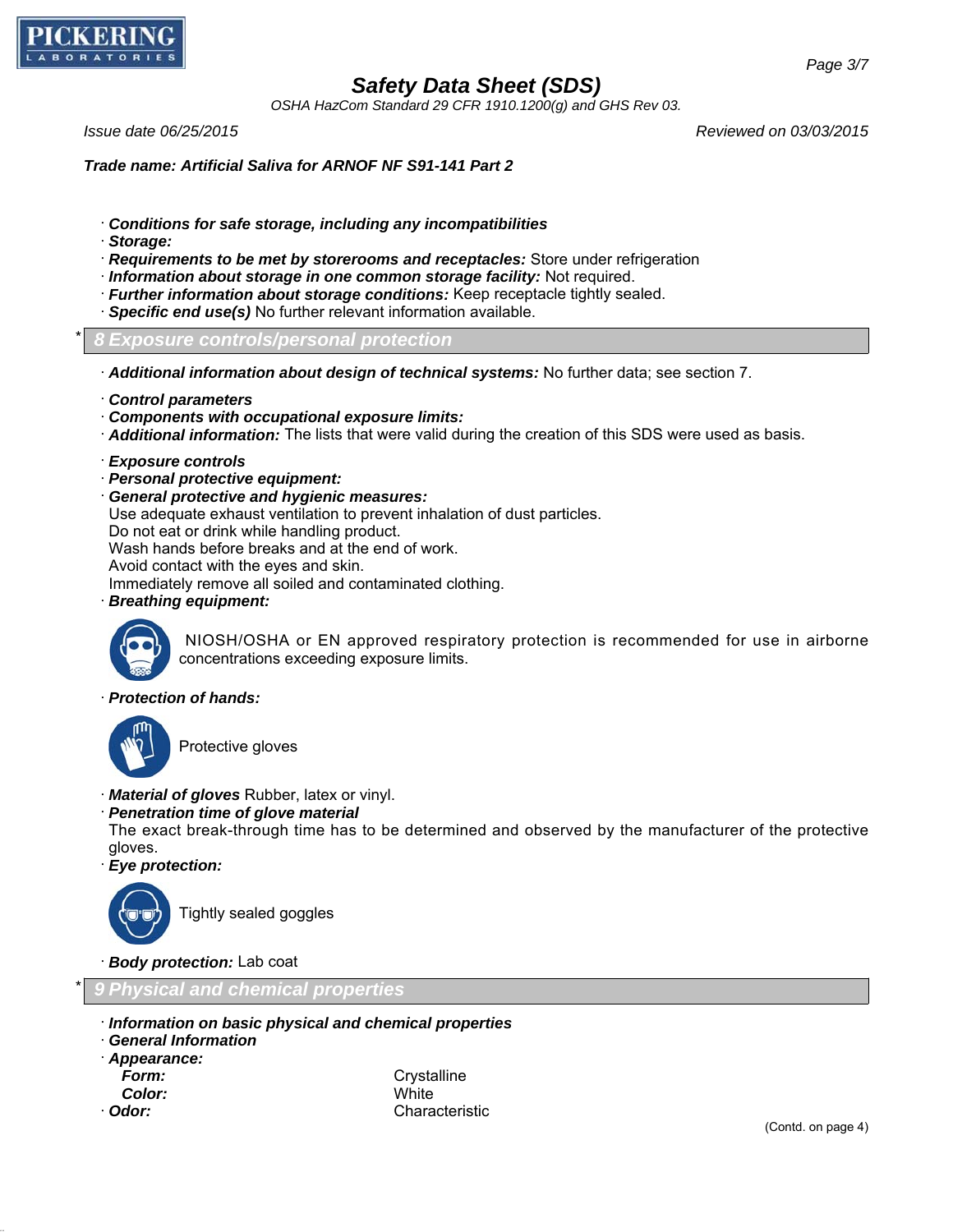

*OSHA HazCom Standard 29 CFR 1910.1200(g) and GHS Rev 03.*

*Issue date 06/25/2015 Reviewed on 03/03/2015*

## *Trade name: Artificial Saliva for ARNOF NF S91-141 Part 2*

| Odor threshold:                                                                                   | Not determined.                                                                  |
|---------------------------------------------------------------------------------------------------|----------------------------------------------------------------------------------|
| · pH-value:                                                                                       | Not applicable.                                                                  |
| Change in condition<br><b>Melting point/Melting range:</b><br><b>Boiling point/Boiling range:</b> | Not determined.<br>Not determined.                                               |
| · Flash point:                                                                                    | Not applicable.                                                                  |
| · Flammability (solid, gaseous):                                                                  | Not determined.                                                                  |
| · Ignition temperature:                                                                           |                                                                                  |
| <b>Decomposition temperature:</b>                                                                 | Not determined.                                                                  |
| · Auto igniting:                                                                                  | Product is not self-igniting.                                                    |
| · Danger of explosion:                                                                            | Product does not present an explosion hazard.                                    |
| · Explosion limits:<br>Lower:<br><b>Upper:</b>                                                    | Not determined.<br>Not determined.                                               |
| · Vapor pressure:                                                                                 | Not applicable.                                                                  |
| · Density:<br><b>Relative density</b><br>Vapor density<br><b>Evaporation rate</b>                 | Not determined.<br>Not applicable.<br>Not applicable.                            |
| · Solubility in / Miscibility with<br>Water:                                                      | Soluble.                                                                         |
| · Partition coefficient (n-octanol/water): Not determined.                                        |                                                                                  |
| · Viscosity:<br>Dynamic:<br><b>Kinematic:</b><br>Other information                                | Not applicable.<br>Not applicable.<br>No further relevant information available. |
| 10 Stability and reactivity                                                                       |                                                                                  |

· *Reactivity* No further relevant information available.

- · *Chemical stability* Stable under normal conditions.
- · *Thermal decomposition / conditions to be avoided:* No decomposition if used according to specifications.
- · *Possibility of hazardous reactions* No dangerous reactions known.
- · *Conditions to avoid*
- Dust generation.
- Avoid strong oxidizers.
- · *Incompatible materials:* Strong oxidizing agents.
- · *Hazardous decomposition products:* No dangerous decomposition products known.

(Contd. on page 5)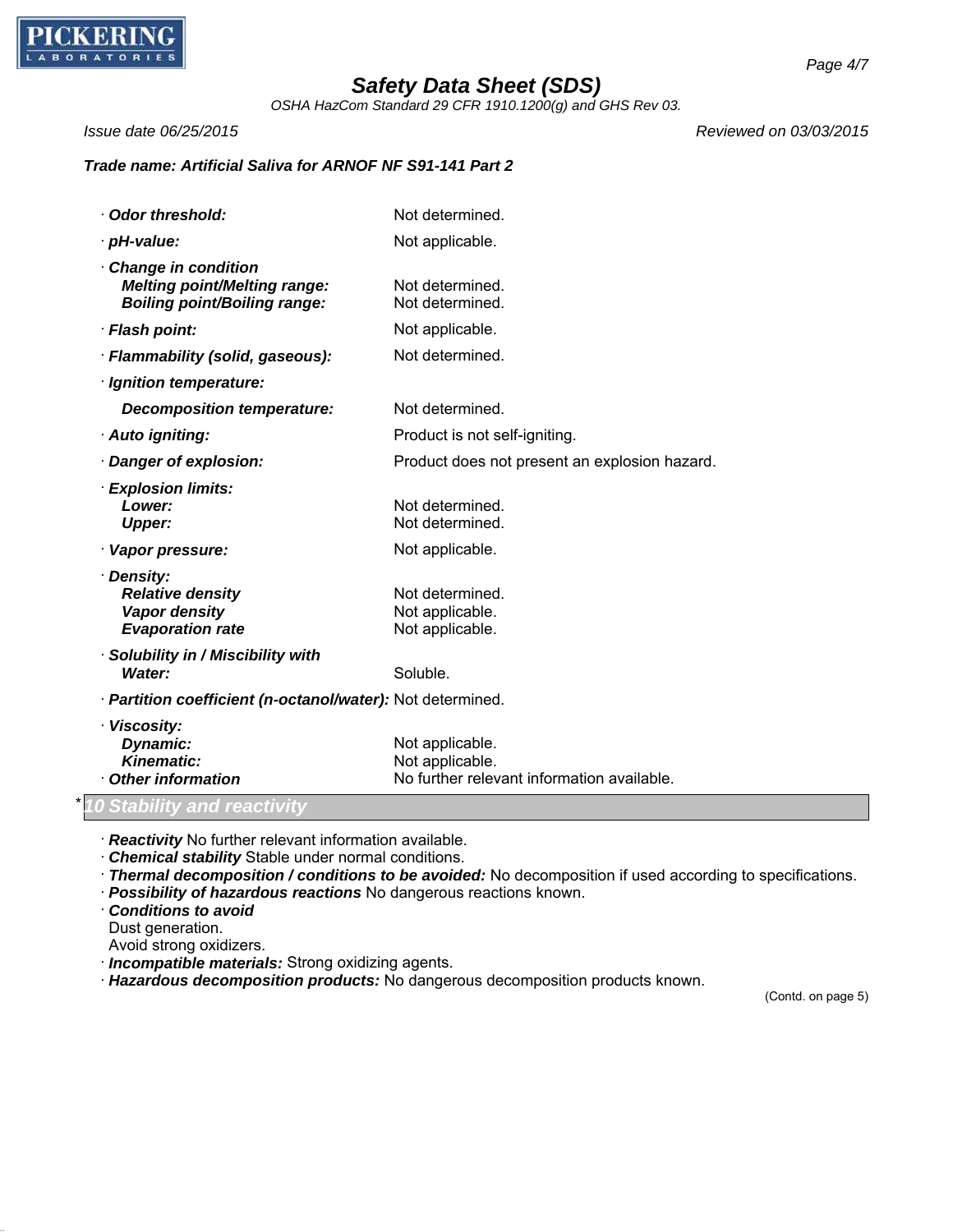

*OSHA HazCom Standard 29 CFR 1910.1200(g) and GHS Rev 03.*

*Issue date 06/25/2015 Reviewed on 03/03/2015*

*Trade name: Artificial Saliva for ARNOF NF S91-141 Part 2*

## \* *11 Toxicological information*

- · *Information on toxicological effects*
- · *Acute toxicity:*
- · *LD/LC50 values that are relevant for classification:*

#### **144-55-8 Sodium Hydrogencarbonate**

Oral LD50 4220 mg/kg (rat)

- · *Primary irritant effect:*
- · *on the skin:* No irritating effect.
- · *on the eye:* No irritating effect.
- · *Additional toxicological information:*

When used and handled according to specifications, the product does not have any harmful effects according to our experience and the information provided to us. The substance is not subject to classification.

- · *Carcinogenic categories*
- · *IARC (International Agency for Research on Cancer)*

None of the ingredients are listed.

Substance is not listed.

#### · *NTP (National Toxicology Program)*

· *OSHA-Ca (Occupational Safety & Health Administration)*

Substance is not listed.

### *<u>Ecological</u> information*

- · *Toxicity*
- · *Aquatic toxicity:*

Semi Static Test LC50 Pimephales promelas (fat head minnow) 57 mg/l - 96 hr

- 
- Static Test LC50 Pimephales promelas (fat head minnow) 86 mg/l 96 hr<br>Flow through test LC50 Pimephales promelas (fat head minnow) 53-61.3 mg/l 96 hr Flow through test LC50 Pimephales promelas (fat head minnow)
- · *Persistence and degradability* No further relevant information available.
- · *Behavior in environmental systems:*
- · *Bioaccumulative potential* No further relevant information available.
- · *Mobility in soil* No further relevant information available.
- · *Additional ecological information:*
- · *General notes:* Water hazard class 2 (Self-assessment): hazardous for water
- · *Results of PBT and vPvB assessment*
- · *PBT:* Not applicable.
- · *vPvB:* Not applicable.
- · *Other adverse effects* No further relevant information available.

#### \* *13 Disposal considerations*

#### · *Waste treatment methods*

· *Recommendation:*

Do not allow product to reach sewage system.

This product may be mixed with a combustible solvent and burned in a chemical incinerator equipped with an after burner and scruber. This product can also be sent to an EPA approved waste disposal facility. Observe all federal, state and local environmental regulations when disposing of this material.

Must not be disposed of together with household garbage. Do not allow product to reach sewage system.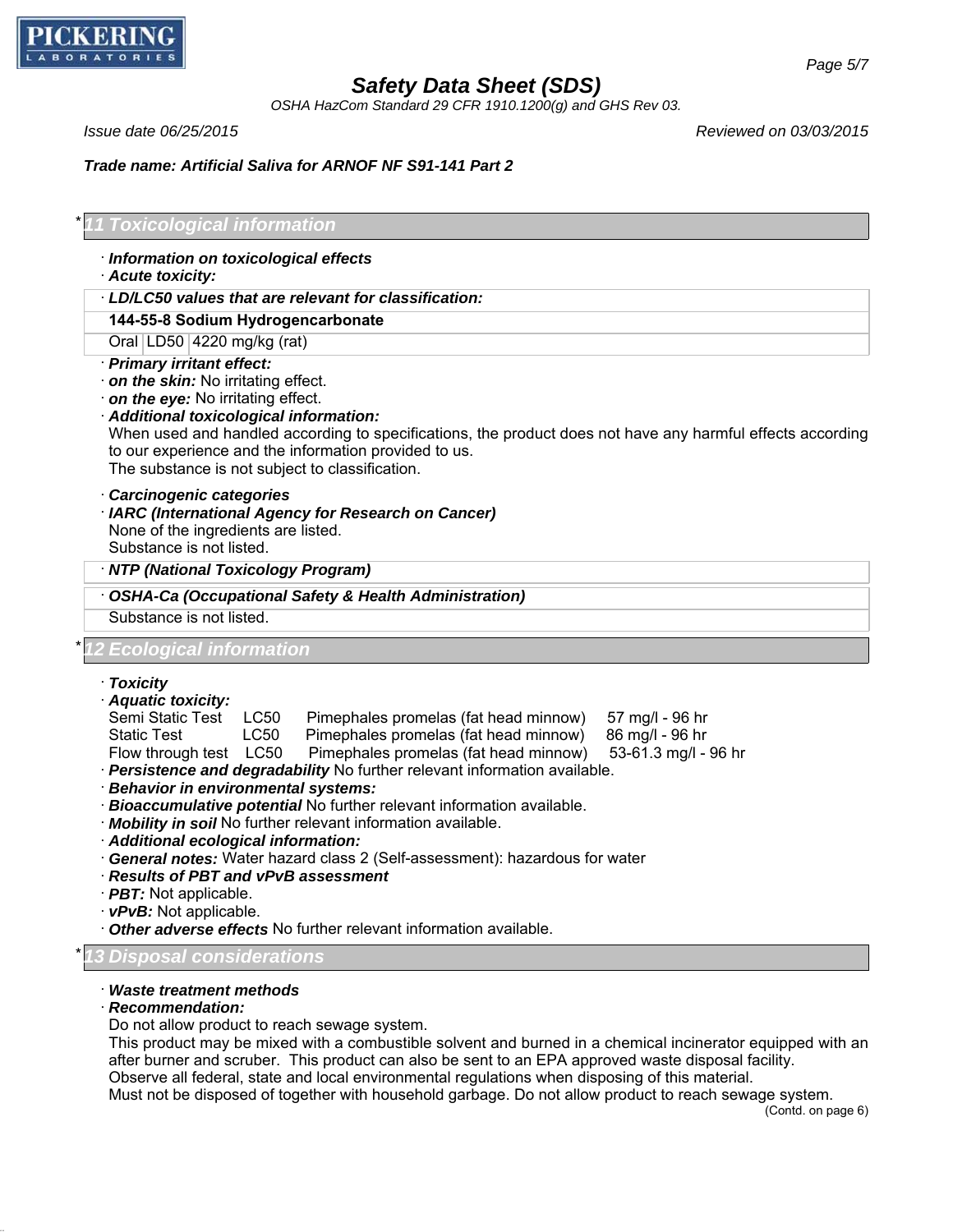

*OSHA HazCom Standard 29 CFR 1910.1200(g) and GHS Rev 03.*

*Issue date 06/25/2015 Reviewed on 03/03/2015*

*Trade name: Artificial Saliva for ARNOF NF S91-141 Part 2*

- · *Uncleaned packagings:*
- · *Recommendation:* Disposal must be made according to official regulations.
- · *Recommended cleansing agent:* Water, if necessary with cleansing agents.

## *ransport information*

| · UN-Number<br>· DOT, ADN, IMDG, IATA<br>$\cdot$ ADR                                           | Non-Regulated Material<br>Non-Regulated Material<br>Not Regulated |
|------------------------------------------------------------------------------------------------|-------------------------------------------------------------------|
| $\cdot$ UN proper shipping name<br>· DOT, ADR, ADN, IMDG, IATA<br>· Transport hazard class(es) | Non-Regulated Material                                            |
| · DOT, ADR, ADN, IMDG, IATA<br>· Class<br>· Packing group                                      | Non-Regulated Material                                            |
| · DOT, ADR, IMDG, IATA                                                                         | Non-Regulated Material                                            |
| · Environmental hazards:                                                                       | Not applicable.                                                   |
| · Special precautions for user                                                                 | Not applicable.                                                   |
| · Transport in bulk according to Annex II of                                                   |                                                                   |
| <b>MARPOL73/78 and the IBC Code</b>                                                            | Not applicable.                                                   |
| · UN "Model Regulation":                                                                       |                                                                   |
| 5 Daqulatary information                                                                       |                                                                   |

## \* *15 Regulatory information*

· *Safety, health and environmental regulations/legislation specific for the substance or mixture* · *Sara*

| Section 355 (extremely hazardous substances):               |
|-------------------------------------------------------------|
| Substance is not listed.                                    |
| Section 313 (Specific toxic chemical listings):             |
| Substance is not listed.                                    |
| · TSCA (Toxic Substances Control Act):                      |
| Substance is listed.                                        |
| California Proposition 65                                   |
| <b>Chemicals known to cause cancer:</b>                     |
| Substance is not listed.                                    |
| Chemicals known to cause reproductive toxicity for females: |
| Substance is not listed.                                    |
| Chemicals known to cause reproductive toxicity for males:   |
| Substance is not listed.                                    |
| Chemicals known to cause developmental toxicity:            |
| Substance is not listed.                                    |
| Carcinogenic categories                                     |
| <b>EPA (Environmental Protection Agency)</b>                |
| Substance is not listed.                                    |

(Contd. on page 7)